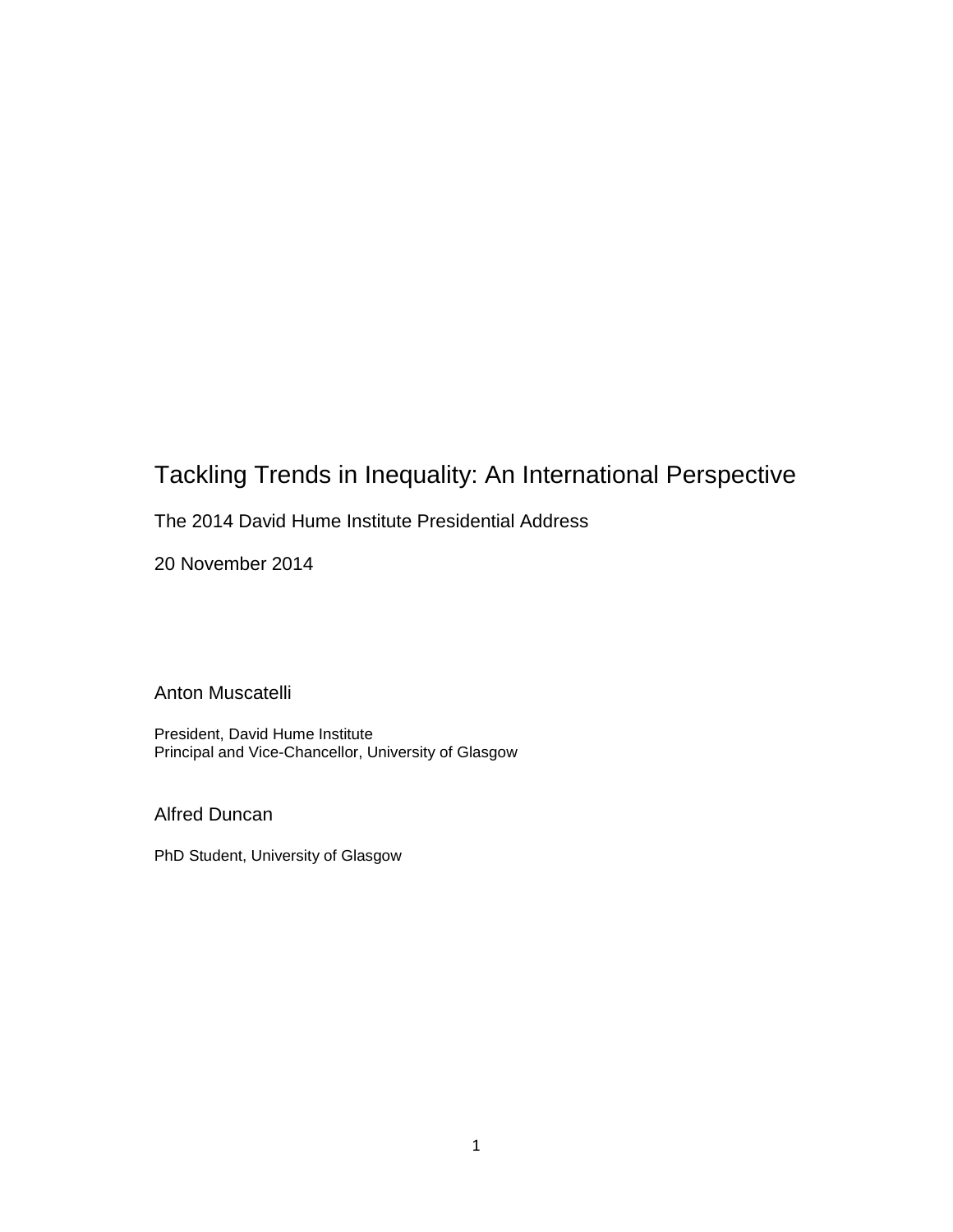It's a great honour and privilege to have been asked to become Honorary President of the DHI and to deliver this Presidential Address this evening. It's also a real privilege to succeed the distinguished previous Presidents of the Institute, including fellow economists Sir Alan Peacock and the Nobel Prize winner George Stigler.

I am particularly sorry that Alan won't be with us this evening. Conversations with Alan were always inspiring. They ranged from music to Italian art to economics and were never ever dull. Alan sadly left us this August, but I know he will never be forgotten as a giant of economics in this country.

At the outset of this lecture I also want to thank Alfred Duncan – Alfred is a PhD student at the University of Glasgow who worked with me on this lecture. Alas for him we share all the added value and all the errors.

Inequality is much in the news. This lecture is an attempt to try to give you a flavour of some of the international evidence on trends in inequality. We could have equally entitled this lecture 'Inequality and Growth', because one of the most interesting aspects of the concern with inequality relates to the bidirectional links between inequality and economic growth. It is one of the recurring themes in the lecture, partly because it has been identified as an issue in one of the major contributions to this debate in recent years by Thomas Piketty (2014) in his volume 'Capital in the 21<sup>st</sup> Century'. In fact, as I will hopefully demonstrate, it is the fundamental forces underpinning growth, such as advances in technology, and the formation of skills and human capital that offer the best insights to the forces driving inequality, including inherited wealth and its impact on social mobility.

I will also look at the importance of taxation and public goods in ameliorating inequality trends. This is an important point: it's very easy to conclude that greater inequality can be addressed simply by using income and, as Piketty argues, wealth taxation. In fact public goods provision and the social milieu and what is loosely described as 'social capital' may be just as important.

Finally I will conclude with the point that a lesson from all of this economic literature is that if society really cares about inequality then alongside our normal economic metrics in a country's economic performance framework it would be perfectly natural to test public policies for their impact on inequality. In other words, to assess how policies impact on the distribution of income and inequality within and across generations.

Before looking at the evidence in earnest, given my affiliation with the University of Glasgow I felt I should pay tribute to Adam Smith, and make a serious point in passing. This well-used quote from Adam Smith's Wealth of Nations is often seen as making a point about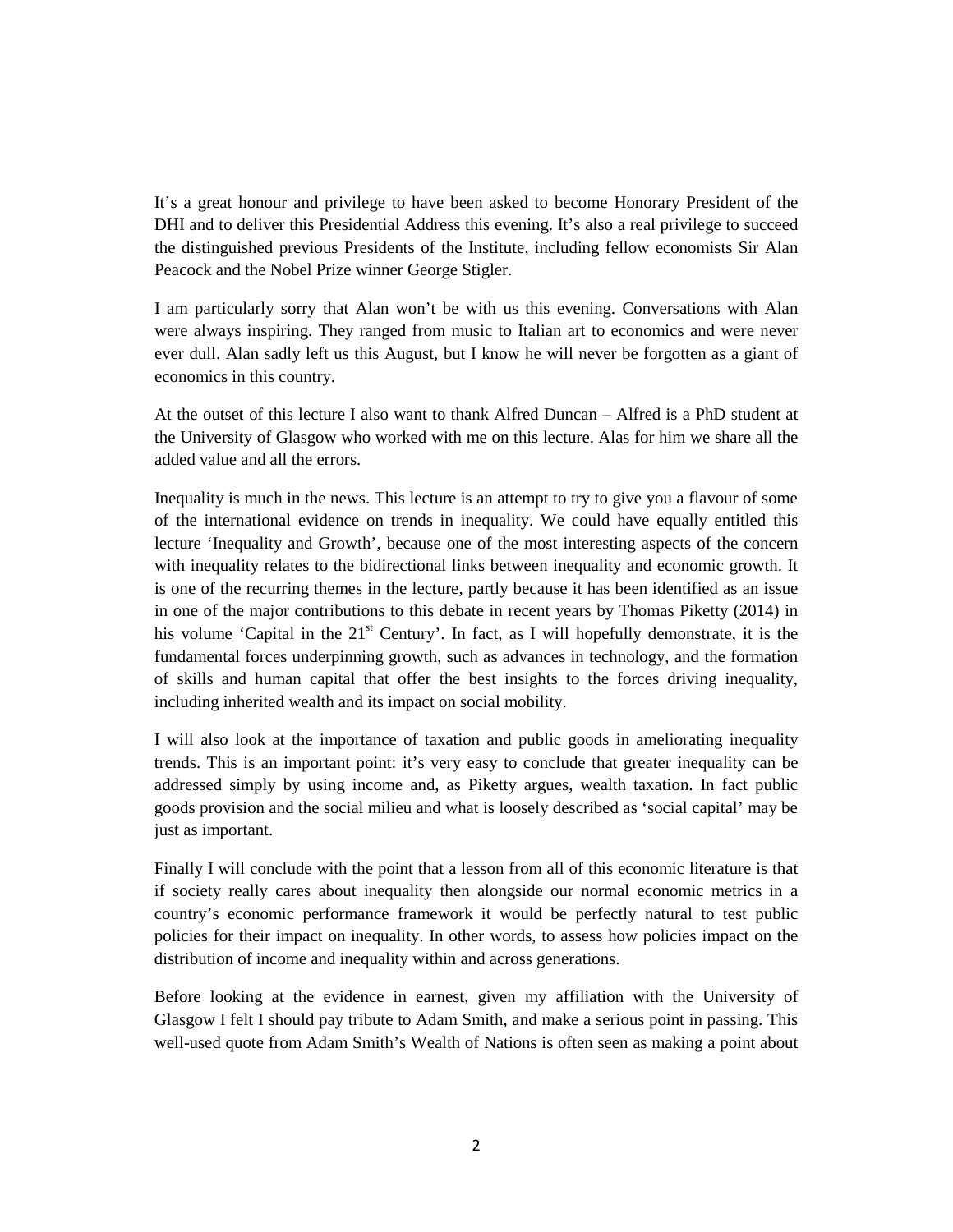inequality. In fact it is always dangerous to selectively quote academics to make political points.

*Is this improvement in the circumstances of the lower ranks of the people to be regarded as an advantage or as an inconveniency to the society? The answer seems at first sight abundantly plain. Servants, labourers and workmen of different kinds, make up the far greater part of every great political society. But what improves the circumstances of the greater part can never be regarded as an inconveniency to the whole.* No society can surely be flourishing and happy, of which the far greater part of the members are poor and miserable. *It is but equity, besides, that they who feed, cloath and lodge the whole body of the people, should have such a share of the produce of their own labour as to be themselves tolerably well fed, cloathed and lodged.*

Adam Smith 'The Wealth of Nations', I.8.35 (emphasis added).

Adam Smith was a man of his era, and if you expand that quote from the phrase that is quoted most often ("No society… poor and miserable"), you see that it comes from a section of the Wealth of Nations in which Smith analyses the wages of labour and indeed develops his perspective on the labour theory of value. Smith wasn't making a point about the unemployed or about inequality *per se*. He was concerned about the working poor, and indeed that section of the Wealth of Nations develops the importance of market forces ensuring that workers receive an appropriate reward for their contribution to the creation of value.

And this would not be a David Hume Institute lecture if I didn't pause briefly on David Hume himself, as a good friend of Smith and on his perspective on the issue of income distribution. The opening part of this quotation, in particular, is something we will return to later when we look at the problems which greater inequality may cause to social cohesion and hence economic development.

*A too great disproportion among the citizens weakens any state. Every person, if possible, ought to enjoy the fruits of his labour, in a full possession of all the necessaries, and many of the conveniencies of life. No one can doubt, but such an equality is most suitable to human nature, and diminishes much less from the happiness of the rich than it adds to that of the poor. It also augments the power of the state, and makes any extraordinary taxes or impositions be paid with more chearfulness. Where the riches are engrossed by a few, these must contribute very largely to the supplying of the public necessities*

David Hume: 'Essays, Moral, Political, and Literary', II.1.17 ('Of Commerce')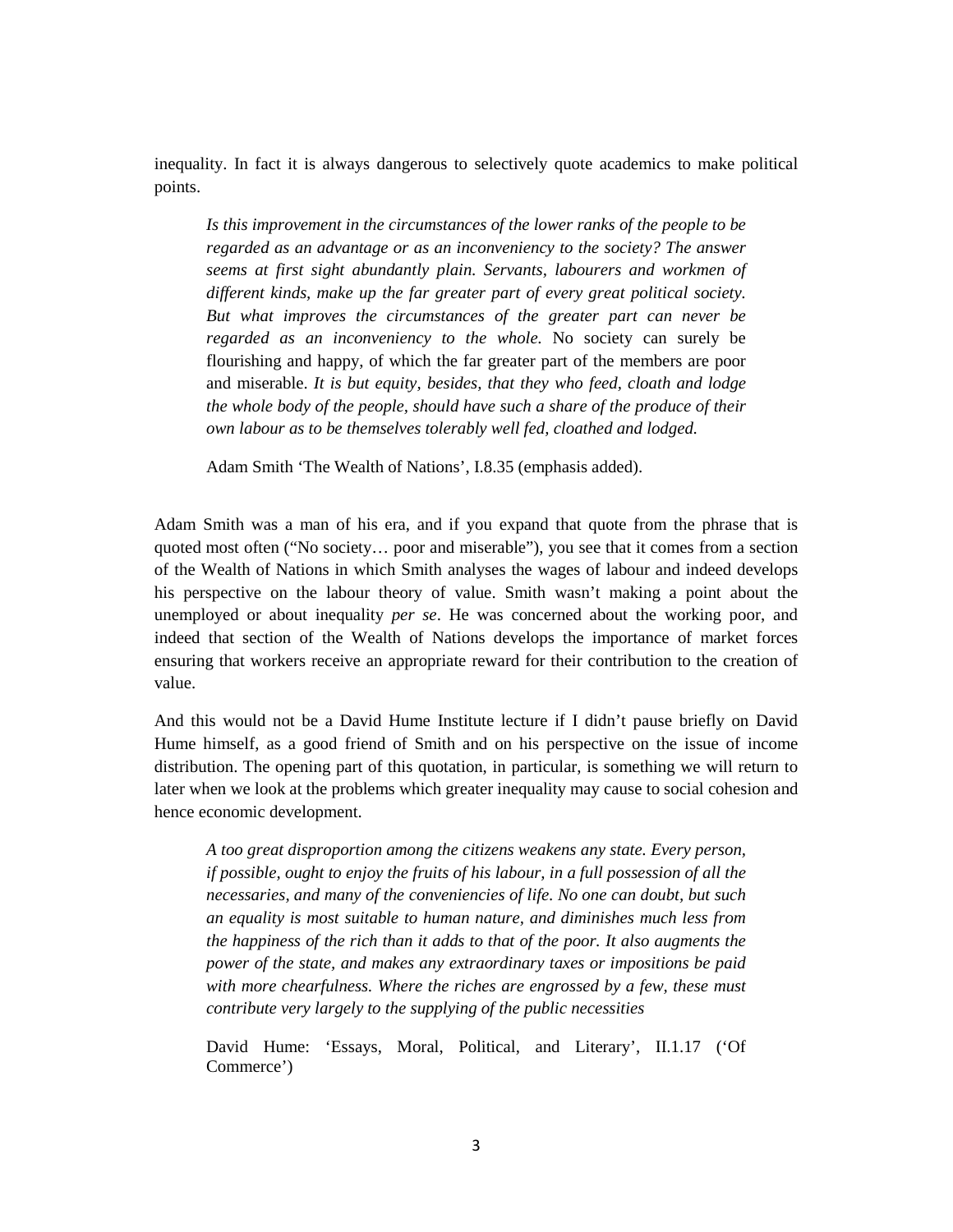It's worth recognizing at the outset that there are many dimensions and measures of inequality. I am not going to focus on measurement issues in this lecture, and I will only use some measures of inequality (largely income inequality measures).

An excellent recent paper for the David Hume Institute by David Bell et al. (2014) published a month ago examines a number of issues in relation to inequality in Scotland. Again, I will refer you to that paper in terms of the analysis of the changes affecting Scotland. These include important demographic issues like the participation of women and older people in the labour market, which we will not have time to consider here.

The following two charts show some of the trends in income inequality for some OECD countries. The first chart shows income inequality across a number of OECD economies using the Gini measure of inequality. The Gini index varies from 0 to 1 as one moves from complete equality (all persons have an identical income) to complete inequality (one person in an economy receives all the income). So a higher Gini coefficient indicates greater inequality.





This figure shows income inequality in a number of developed economies in terms of market incomes and after the impact of taxes and transfers/benefits is taken into account for 2011. A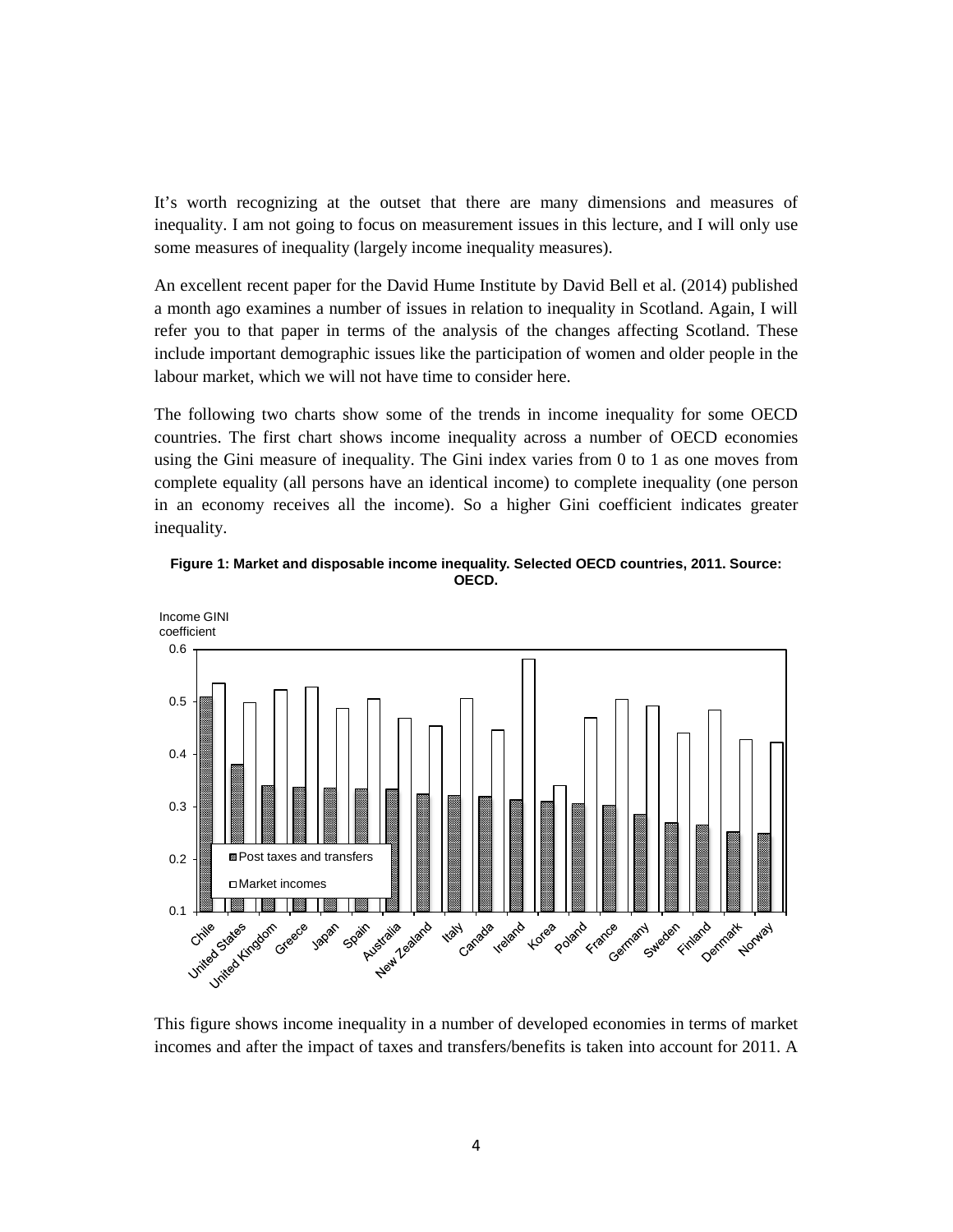number of points should be made: First, the degree of inequality in OECD countries is less than in many developing and emerging economies. If I had shown you a map of Gini indices across the world the highest numbers would be seen in Latin America, Asia and sub-Saharan Africa. Second, it is apparent that some countries' tax and benefit systems (Finland, Norway, Sweden, and Denmark) are much more equalizing than those of others (Chile, USA, UK, Australia, Korea). Third, there is a correlation between the degree of redistribution in each country through the tax and benefit system and market income inequality as can be seen from the next slide.





This is because most tax and benefit systems are progressive. What this plot shows is that some countries have higher degrees of redistribution conditional on their market income inequality (Finland, Germany, Scandinavia) and others have far less than expected (USA, Canada, Chile) suggesting less progressivity. Perhaps surprisingly the UK is on the line, suggesting that in the UK inequality is due to market outcomes (inequality as great as Portugal, Spain and Greece – not shown on this chart) as much as lack of progressivity in the UK tax system. Bell et al. (2014) show moreover using regional data that much of the UK inequality comes from growing inequality due to the London region. Excluding London, UK inequality as measure by Gini indices has been stable since the early 1990s. Indeed if I had plotted Gini coefficients over time you would have seen that growing inequality is not a recent phenomenon in these advanced economies. In most cases growing inequality dates from the early 1980s.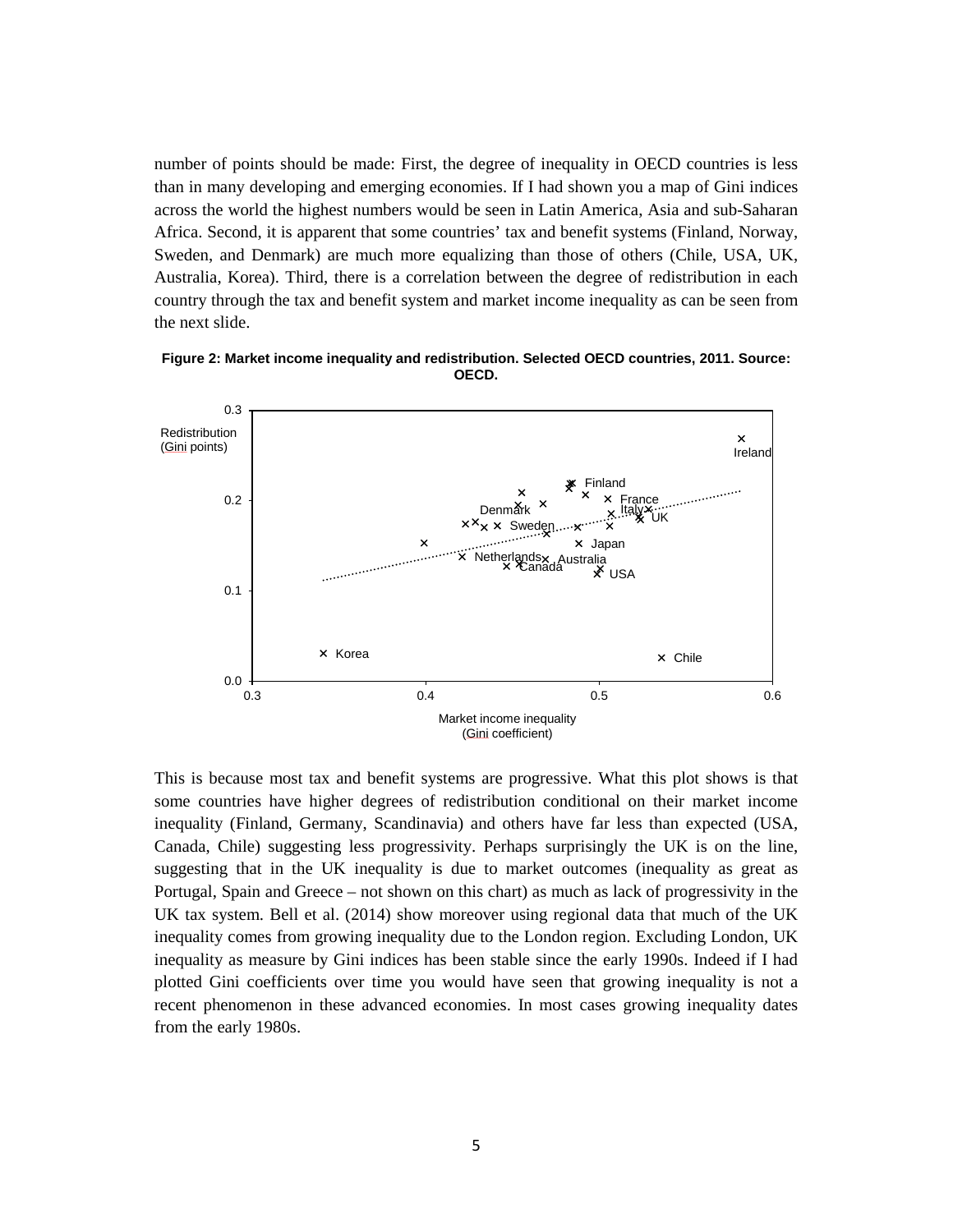So why is there such increasing concern about inequality now if it is not a new phenomenon? In part it's because the financial and economic crisis has had a differential effect, compressing or reducing real incomes at the bottom end of the distribution whilst higher incomes seem to have been protected. Indeed, including at the very top end of incomes, the 0.01 per cent as the *Economist* has recently noted. In addition, at the lower end absolute poverty has become apparent. In part it's because prospective growth has been reduced, thus focusing attention much more on the distribution of income. Finally, as we will see later, in some countries, if not all, there are real concerns about the degree of social mobility.

Interestingly the stories vary a bit across countries. If one looks at the changes in market income and post tax and disposable (net) income Gini coefficients between 1995 and 2010 one sees that in some countries there has been an increase in market income Gini coefficients, but in others there has been an increase in disposable income Gini coefficients. Even the Nordic countries have seen increases in inequality.





As I said in part the concerns about inequality are fuelled by the growth in the share of national income accruing to the 'top 1 per cent' of earners (see Atkinson, Piketty and Saez, 2010). This is apparent if one plots a 10-year moving average.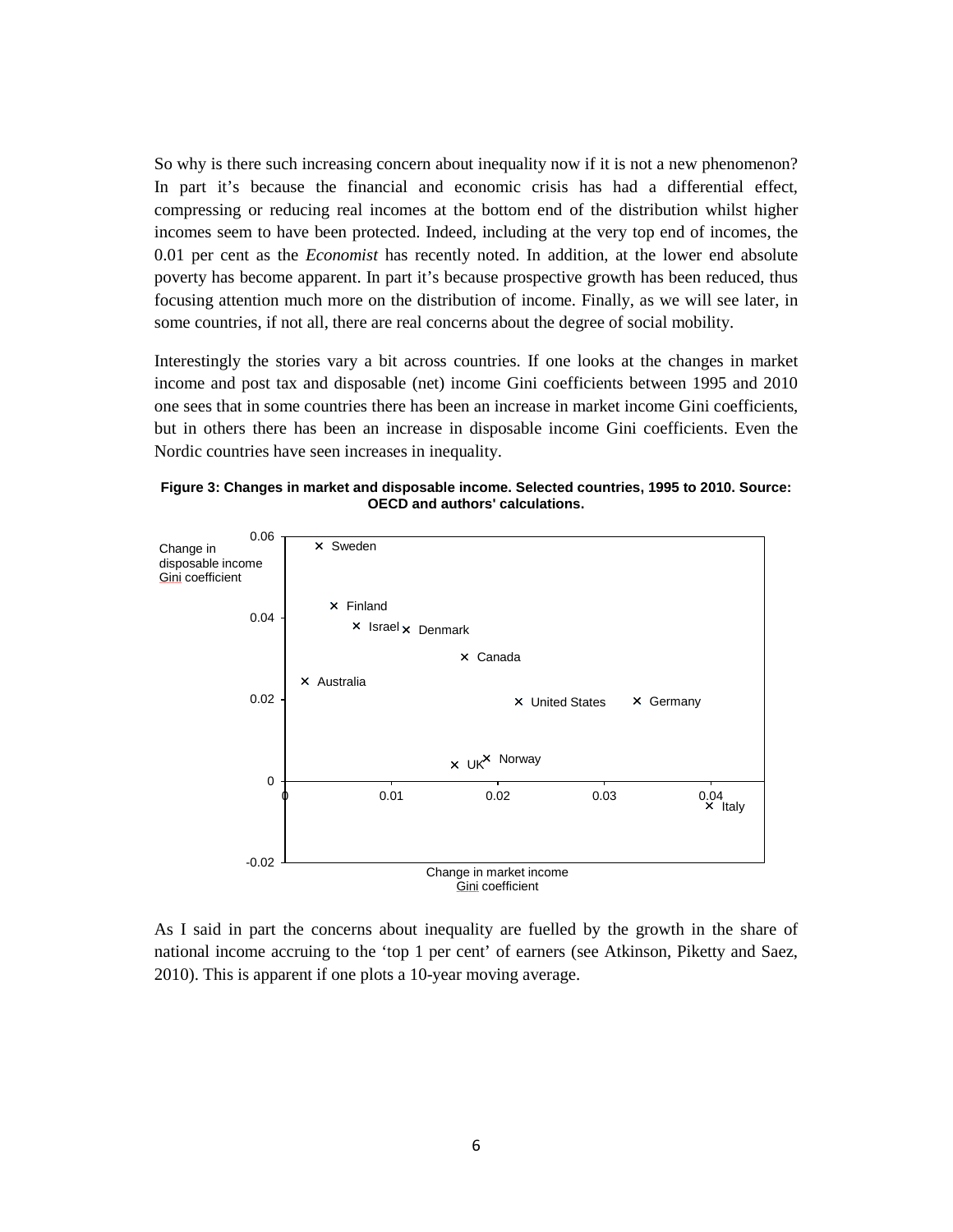



What is striking is that there has been an increase in this ratio across many industrialized economies. However, it's also worth noting that in some cases (the US, UK and Canada) the trend is more marked. The divergence of the earnings distribution is the key theme of the book by Thomas Piketty (2014). It is difficult to do justice to a major book in a few minutes. In essence, Piketty's argument can be summarised as follows:

Piketty argues that inequality is driven by inequality in capital income – where capital is not equally owned, and at the limit is owned by only part of the population (a capitalist class). Those of you familiar with the work of Nicholas Kaldor will recognise some similarities. The share of national income earned by capital owners is defined by:

$$
\alpha \equiv r \times (K/Y),
$$

where  $r$  is the real rate of interest (the rate of return on capital),  $K$  is the stock of capital and is national income or GDP. In economic growth models the (equilibrium) capital output ratio is given by the ratio of the savings rate,  $s$ , and the growth rate of GDP,  $g$ :

$$
K/Y = s/g
$$

It follows by substituting the second equation into the first that capital's share of income depends on the savings rate, the real rate of interest and the growth rate:

$$
\alpha = r \times (s/g)
$$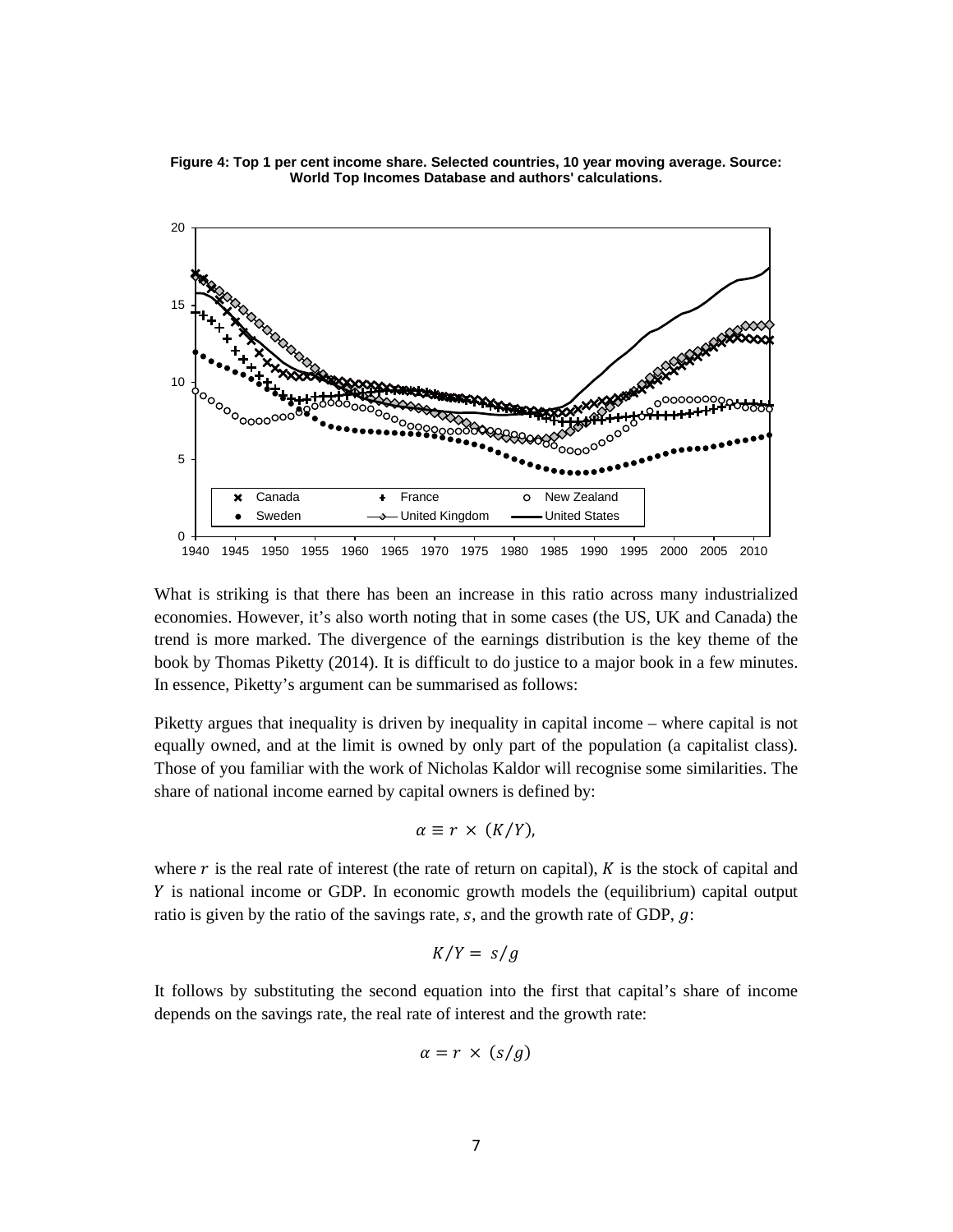Piketty argues that  $s$  (and  $r$ ) will not vary as much as  $g$ , and as  $g$  falls the capital share (and hence capitalists' share) in GDP grows. Piketty argues that generally  $r > g$  and that in these circumstances inequality will tend to naturally increase. Increases in the capitalists' share of national income mean reductions in the share of national income paid to workers through wages and salaries.

Piketty's take on history is that the period 1940-1980 was an anomaly and that there is an inexorable tendency for inequality to increase. It follows that the only way to tackle this tendency in a world where capital is mobile is to impose co-ordinated global wealth tax.

Now to save time I've simplified the analysis, and in reality Piketty's book contains much richer arguments about divergent labour incomes as well as capital income, although his emphasis is very much on capital. He also nicely describes how in this scheme the tendency for capitalism to become dominant has led to a class of 'supermanagers' to dominate the scene much as the land-owner class and then the factory owner class topped the capital income (wealth) distribution in times past.

There have been some critiques of Piketty, notably Acemoglu and Robinson (2014). Again, for brevity I'll keep to a summary of their arguments: First, they argue Piketty's analysis ignores institutions (That's probably an unfair criticism, as Piketty does provide some historical analysis of how institutional changes have impacted through his model on inequality). However the Acemoglu-Robinson point is that the interactions between income inequality and political and economic institutions are central to any analysis of inequality. These interactions in turn depend on economic growth. For example, if, as a result of a slowdown in growth, inequality were to increase, would that not trigger a change in those institutions governing the distribution of income, such as rent-seeking behaviour? (Rentseeking behaviour can be very loosely described as behaviour by economic agents to increase their share of the distribution of the 'economic pie', sometimes at the expense of overall economic activity, rather than trying to grow the size of the pie itself). Second,  $r$ ,  $s$  and  $g$  are not independent  $(r$  and  $g$  are linked through household and production technology, including the degree (elasticity of substitution) between capital and labour). In essence Piketty is assuming that there is a high degree of substitution between capital and labour which is not always the case. Third,  $r > g$  may not increase inequality if there is sufficient social mobility. It is an empirical question. Fourth, the authors find that across countries, the difference  $r - g$  does not appear to be correlated to increasing inequality. This appears a more serious shortcoming.

I would also add the following issues concerning Piketty's approach: First, an implication of Piketty's analysis is that slower growth generates inequality, which is a testable empirical proposition, and which may not fit the data well, as we shall see later. Second, the growing share of capital in GDP may have more to do with asset classes such as housing wealth which are less of a part of Piketty's story.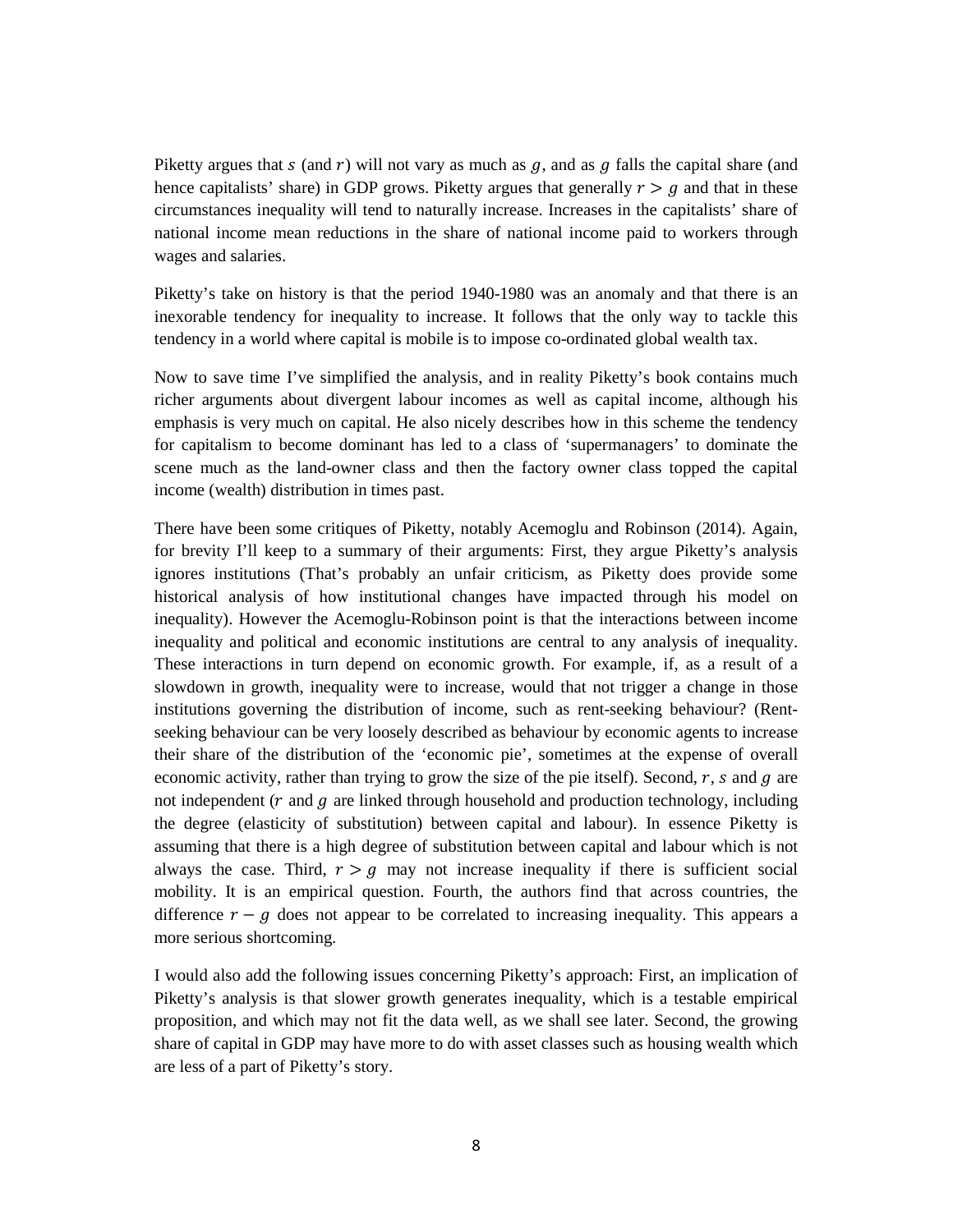A model focusing on 'general' laws may miss the 'fundamental forces' driving the income distribution. These fundamental forces include the role of institutions, technology improvements, human capital, international trade and social behaviour, which all both drive and are driven by changes in income and wealth inequalities. Without considering the important role of the fundamental forces interacting with inequality, we may find it difficult to reach useful policy prescriptions except very general ones, such as Piketty's call for globally coordinated capital taxation.

So as an alternative to the 'grand theory' approach of Piketty, I think there is much more value to be had by trying to understand the fundamental forces which may be behind increasing inequality. I will focus on four broad types of explanation: First, the race between education and technology; second, scalable tasks and 'Superstars'; third, international trade and globalisation, and fourth, changes in bargaining power and the power of different interest groups

The first two focus mainly on technology and human capital formation as explanatory factors. The third asks if a more integrated world economy can explain the observed changes in inequality. The fourth explanation suggests that changes in the relative political and economic power of different sections of society lie behind the changes in inequality. My main focus will be on the first and second of these explanations, which are in some way connected.

Goldin and Katz (2008) highlight the importance of the varying supply of human capital in the face of technological change as a driver of inequality in labour income. Their insights develop a theme in Jan Tinbergen's work. Their thesis is based on a number of key points: First, human capital is a key determinant of economic growth. Second, technological progress is 'skills-biased', that is as technological progress drives growth, it requires higher-level skills. So, for example, routine tasks in manufacturing and services are automated and as a result individuals who have accumulated human capital through education are better placed to achieve higher earnings. Third, Investments in human capital through education should help moderate earnings inequality. Conversely, a slowdown in education participation in the light of a steady pace of technological change should see an increase in inequality. Fourth, the USA had a leadership in universal education in the  $20<sup>th</sup>$  century (the Human Capital Century), which it gradually lost over time. The Goldin and Katz analysis focuses very much on the US as a case study.

The most striking distinction between the arguments of Goldin and Katz and Piketty is the relationship between growth rates and inequality. Goldin and Katz argue that inequality will increase when advances in technology – high growth – are not matched with public investments in human capital through education. In Piketty's model, it is low growth that will lead to increases in inequality if not matched with capital taxes. The stubbornness of real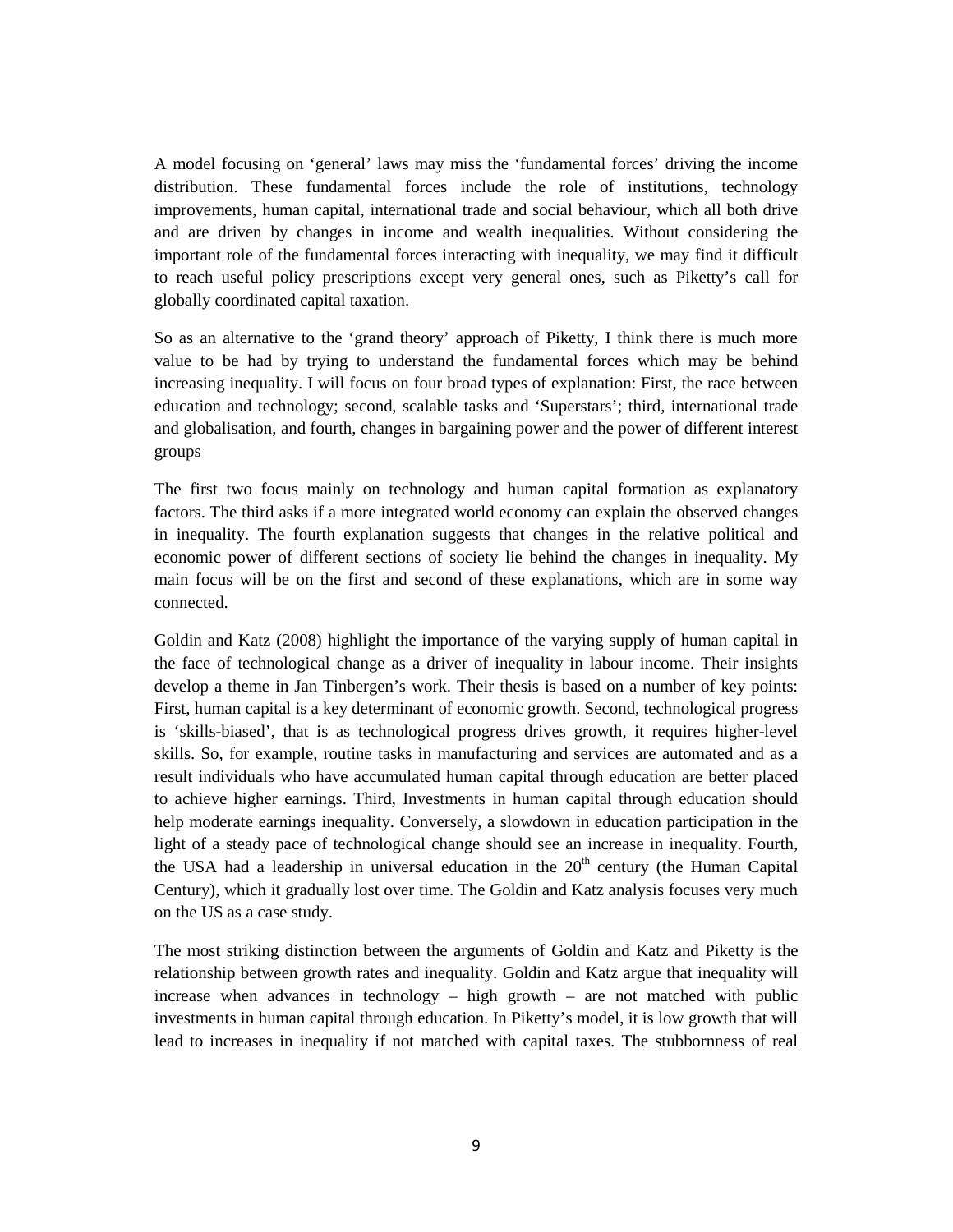returns to capital allow capitalists to capture a greater share of national income at the expense of workers.

In the middle of the  $20<sup>th</sup>$  century, income inequality in the United States fell dramatically, subsequent to schooling reforms which increased publically funded primary and high school provision to all citizens, regardless of gender or income. In contrast, in Europe, where school access was not freely provided to low-income children, inequality remained high. In recent years, this trend in education has turned, with many European nations first catching up with US participation rates in secondary education and then providing increased access relative to the United States in tertiary education, and income inequality in Europe rising more gradually than in the United States. To see how significant these trends were – see the following charts from Goldin and Katz:

**Figure 5: Schooling of 14-18 year olds in Great Britain and the United States, 1870 to 1960. Source: Goldin and Katz (2008, Table 1.1).**

| British Schooling Attendance Rates (in percent) |              |                |                    | US High School Enrolment and<br>Graduation Rates (in percent) |                                   |                                            |
|-------------------------------------------------|--------------|----------------|--------------------|---------------------------------------------------------------|-----------------------------------|--------------------------------------------|
| Year                                            | 14 year olds | 17 year olds   | 15-18 year<br>olds | Year                                                          | Enrolment /<br>14-17 year<br>olds | High school<br>graduates /<br>17 year olds |
| 1870                                            | 2            |                | n.a.               | 1870                                                          | n.a.                              | 2.0                                        |
| 1900 / 02                                       | 9            | $\overline{2}$ | n.a.               | 1900                                                          | 10.6                              | 6.4                                        |
| 1911/12                                         | 12           |                | n.a.               | 1910                                                          | 14.5                              | 8.8                                        |
| 1931                                            | n.a.         | n.a.           | $9.4 - 10.6$       | 1930                                                          | 51.1                              | 29.0                                       |
| 1936 / 38                                       | 38           | 4              | n.a.               | 1938                                                          | 67.7                              | 45.6                                       |
| 1950                                            | 100          | 10.5           | 12.6 [14.4]        | 1950                                                          | 74.5                              | 59.0                                       |
| 1956                                            | 100          | n.a.           | 14.9               | 1956                                                          | 83.5                              | 63.1                                       |
| 1957                                            | 100          | 9.0            | 16.1               |                                                               |                                   |                                            |
| 1960 / 62                                       | 100          | 15             | 17.5               | 1960                                                          | 86.9                              | 69.2                                       |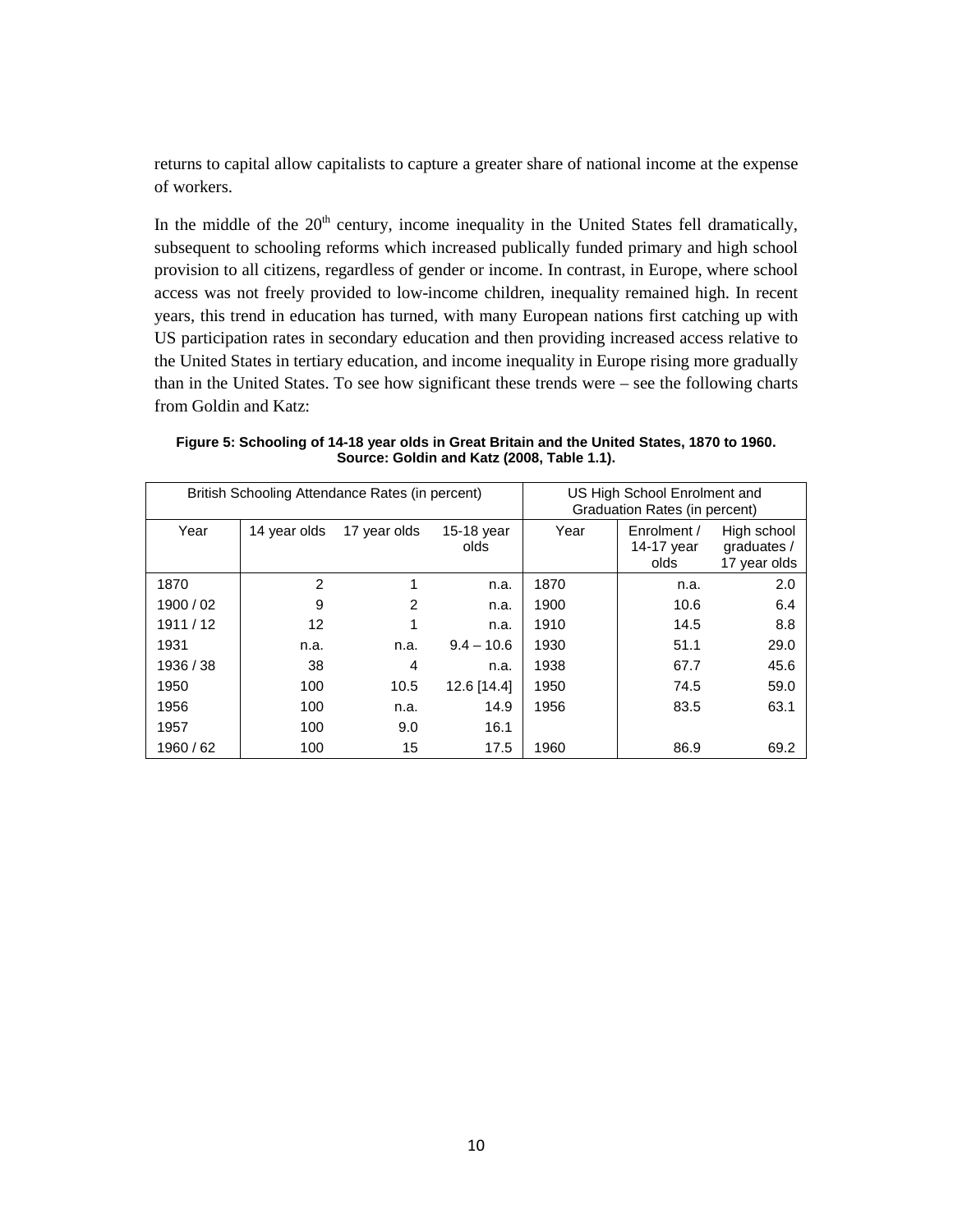

**Figure 6: Europe and the United States 1955/56. Full-Time Secondary School Enrolment Rate (in percent), 15-19 years. Source: Goldin and Katz (2008, Figure 1.7A).**

Does the Goldin and Katz model fit the evidence? Yes, in particular the model explains the increase in inequality in the USA from the late 1970s as the growth in the supply of higher education/college graduates slows down. But, as Acemoglu and Autor (2012) and others note, the model fits less well in other respects. Particularly in explaining why real wages of lower skilled workers are actually *falling*. Indeed since the 1990s it appears that the 'Higher Education/College premium' (the difference in earnings between university/college graduates and those leaving education without tertiary education) has been driven more by the low growth of wages of less skilled/unskilled workers as opposed to particularly high growth of skilled workers.

The last two points are interesting because there is no reason the Goldin-Katz model should imply that unskilled workers should be worse off in *absolute* terms from skills-biased technological change. But the model can be refined to include more than high and low skilled groups, and by extending the model to include a more sophisticated technology in which output is produced by *tasks*. In turn different skills groups might have different comparative advantage in different tasks. In the Goldin-Katz model the only way to combat inequality is by driving investment in education to match the greater comparative advantage of the skills that are in demand.

Indeed, the model is even richer if one allows directed technological change. This is technological change resulting from firms' investments in innovation, which responds to the supply of skilled labour. An increase in the supply of skilled labour encourages firms to respond by directing innovation toward increasing the productivity of the newly abundant skilled workforce. One example of directed technological change is the increase in innovation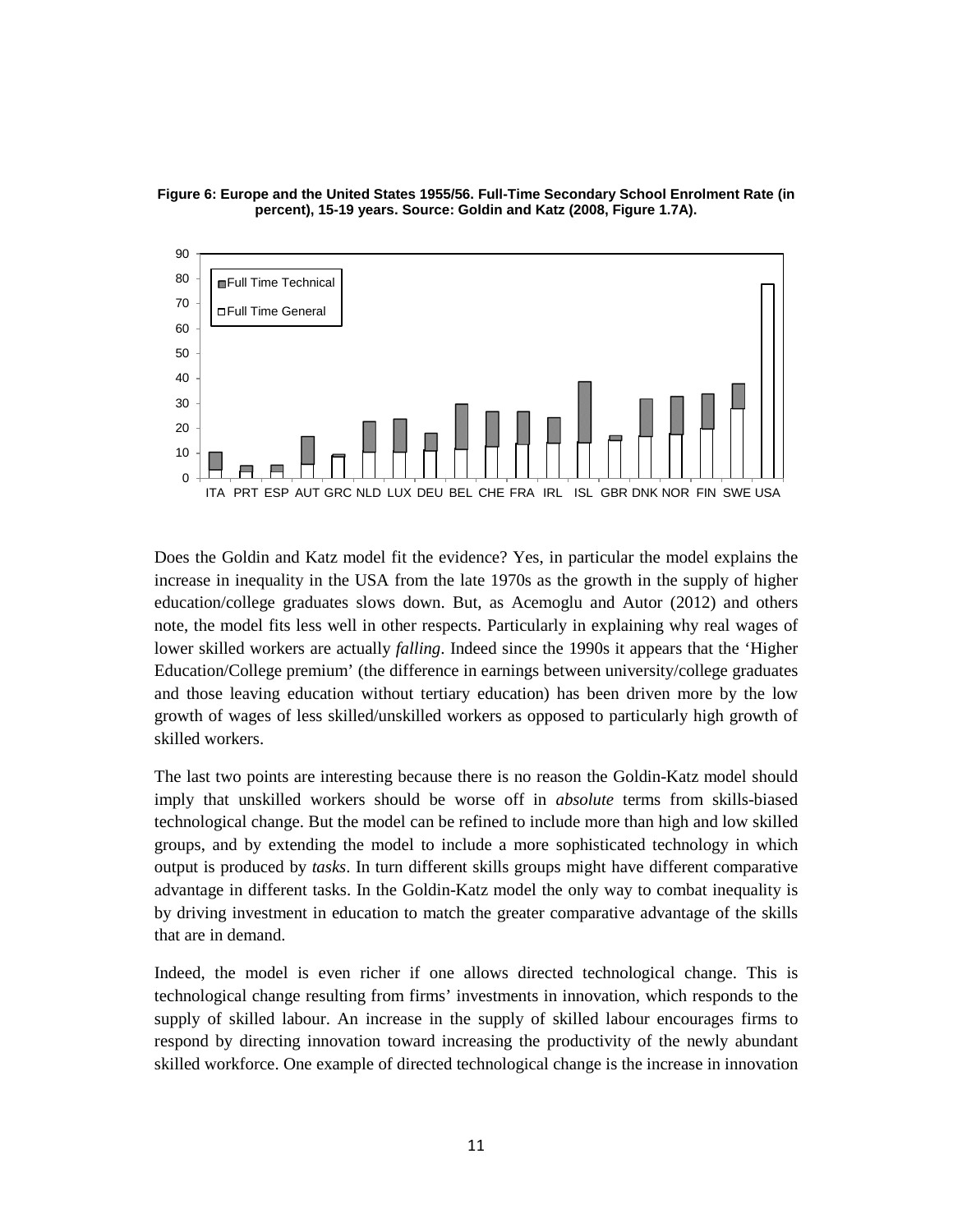in IT equipment and software, which may result in larger productivity gains for skilled workers.

I want to also introduce another element here which introduces a spatial element to inequality, and that is the potential importance of network externalities amongst highly skilled workers or search externalities amongst companies employing highly skilled workers. This could produce agglomeration effects – high earning highly skilled workers concentrated in fast-growing cities with reinforcing effects through the housing market as house prices increase. Does this sound familiar in the UK context from London's experience?

Incidentally, if one plots recent data on private returns to tertiary education and public investment in tertiary education one sees exactly the sort of pattern one would expect from the Goldin and Katz theory. The skill premium as measured by the private net benefits of tertiary education appears to be lower in countries where the public expenditure per tertiary student is higher.

**Figure 7: Public expenditure per tertiary student and private net returns to tertiary education. Selected OECD countries, 2007. Source: OECD.**



Turning to our second explanation, scalable tasks and superstars, much of the recent increases in income inequality reflect increases in earnings at the upper tail of the income distribution, the (often less than) top one percent of earners – in the UK often linked to the financial sector. This presents a challenge to explanations based on education (and indeed globalization to which I will turn next). For example, an increase in the skilled wage premium should increase incomes for all skilled wage earners, who are more numerous than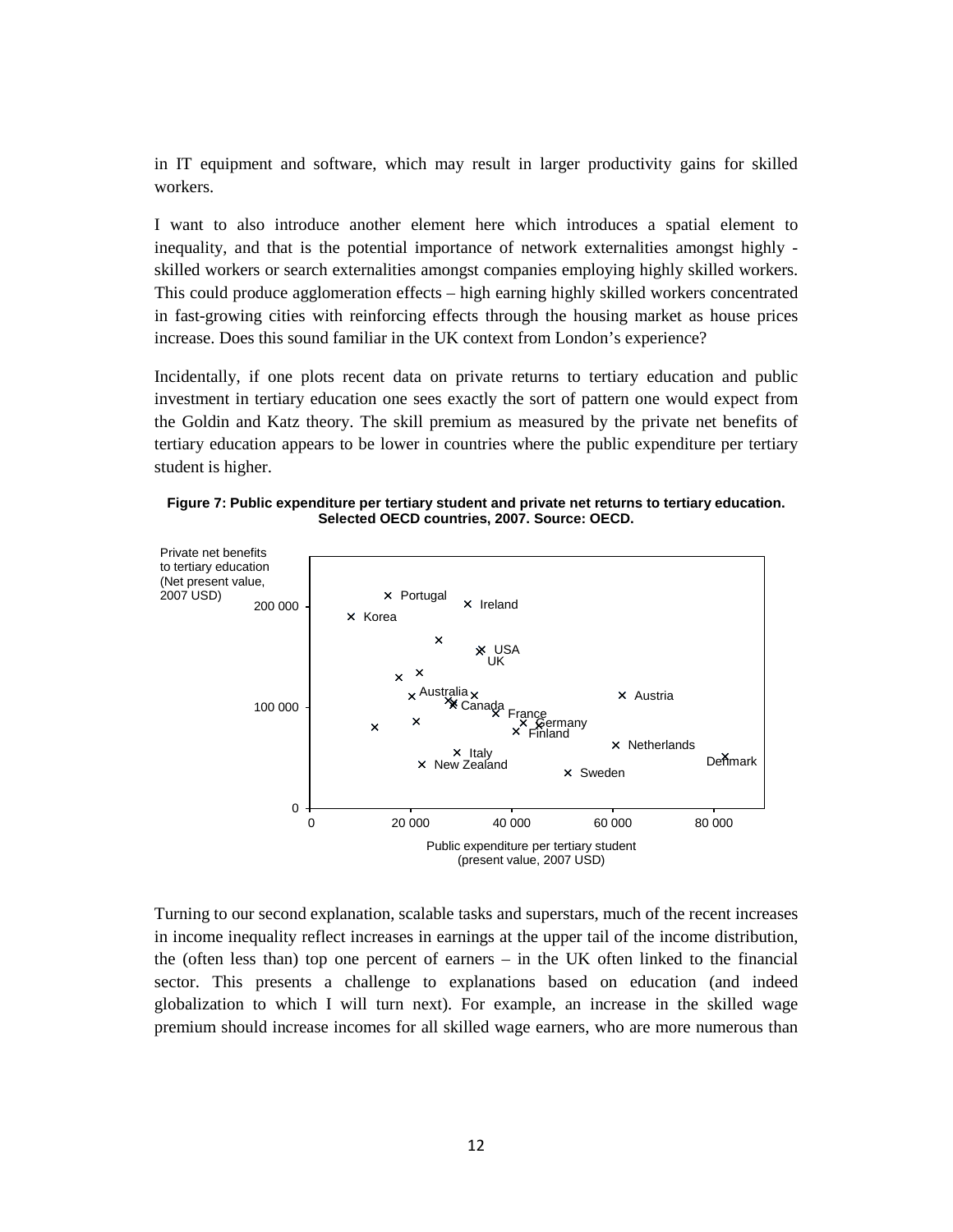one percent of the population. It appears that even within skilled wage earners, a few workers are receiving large income gains.

One explanation for increases in pay within the upper tail of the income distribution is the importance of scalable tasks as technology evolves. An example of this is the typical story told of singers and entertainers. Prior to recordings, entertainment was locally provided to a local audience. Earnings were limited by the size of the local audiences and a singer in Dresden was not competing with a singer in Paris. Following the advent of recorded music, these singers were now competing for the combined audience. The 'superior' singer could potentially capture the total market across the two cities, while the other singer's income would dramatically fall.

Some modern business models are inherently scalable. Google, Facebook and Amazon are examples of companies which have found such a scalable business model and expanded worldwide. Perhaps in contrast with traditional, inherently competitive manufacturing industries, these scalable industries resemble 'tournament games' with one clear winner accruing significant remuneration.

Let me now turn to Trade and Globalisation as an explanatory factor. By itself standard trade theory based on comparative advantage might explain why low-skilled wages in developed economies have fallen and high-skilled wages have risen. But it cannot explain why inequality (and high-skilled wages) are also growing in developing countries. These models predict that without trade, scarce high-skilled workers should be highly compensated in developing countries. With trade, high-skilled workers should earn a smaller premium over low-skilled workers in developing countries as they are now competing with abundant highskilled workers from developed countries.

So trade and globalisation needs to be combined with a story about technological change affecting all 'tasks' and where global value chains are constructed using different combinations of low-, medium- and high-skilled labour (see for example Maskin and Kremer, 2003). This can explain why we observe increasing inequality in both advanced and emerging economies, as medium-skilled work (for example paralegal services, programming skills) are moved to low wage emerging economies. In advanced economies the middle of the labour market is squeezed as low-skill (often manual service) jobs survive as they are location specific but earnings are compressed. High-skilled professional jobs survive and gain higher returns through comparative advantage in trade. In emerging economies middleskilled tasks gain higher returns and earn a premium over low-skill jobs in the non-traded sector.

But erecting barriers to trade would make matters worse, not better, for low earners because the costs of consumption goods would rise with protectionism. In any case, there seems to be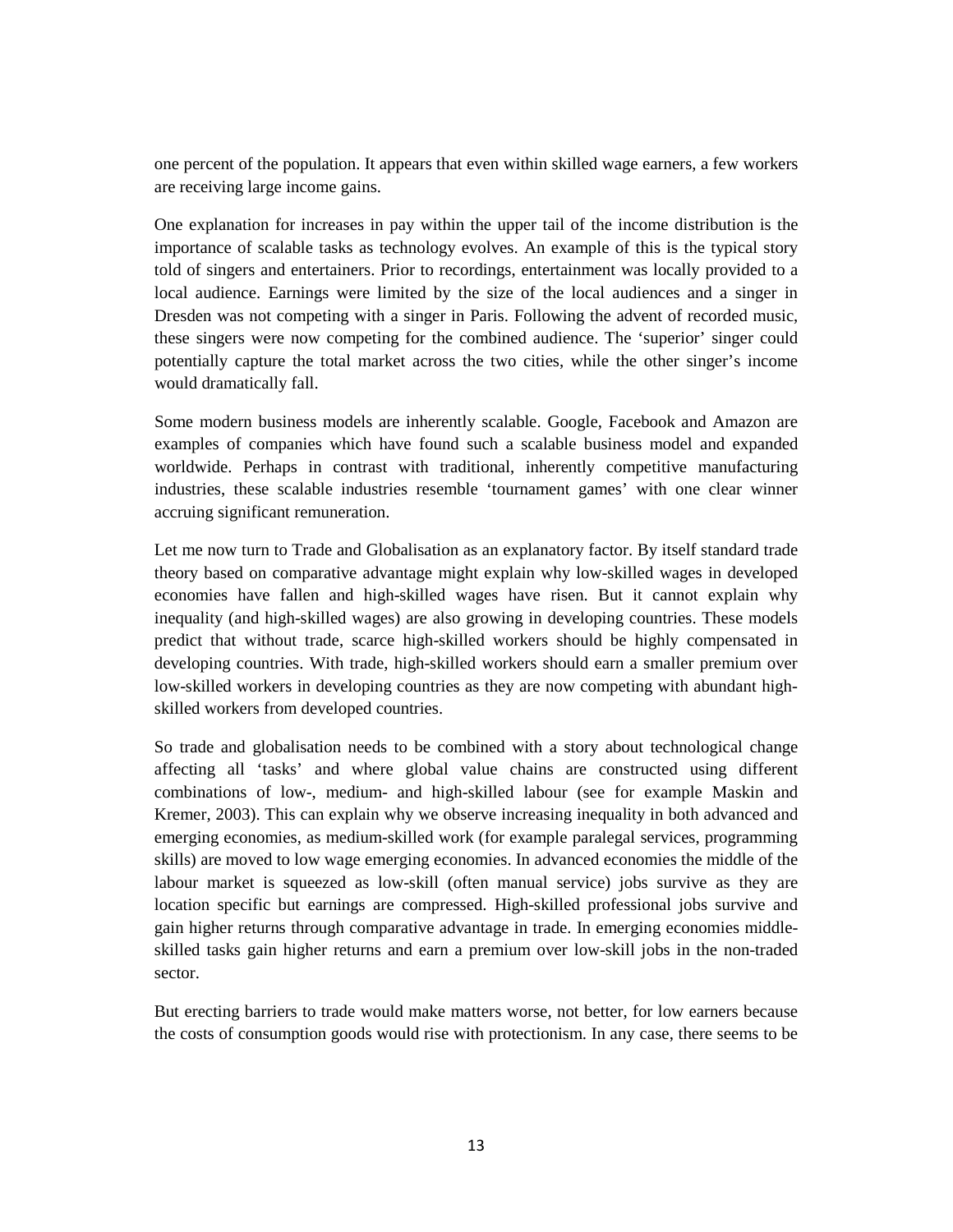little correlation between the growth of top income earners and openness to trade, so it cannot be a trade story alone.



**Figure 8: Changes in openness to trade and top incomes. Selected OECD countries, 1990 to 2012. Source: OECD.**

Finally, let me turn to changes in bargaining power and labour market institutions. There has been a weakening of organised labour since the 1980s. This can explain a shift in share of towards capital and away from labour income. But by itself the weakening of organised labour cannot explain why the trend towards greater inequality is *continuing*, unless technology and human capital accumulation are also playing a role, and one is looking at directed technology adoption.

So let me summarise where we have reached. It is likely that the income distribution and hence inequality in a country is driven by a mix of fundamental factors. The primary factor is technological change, which impinges in a differential (or biased) way on different tasks. Repetitive tasks, some of which previously required a certain (lower and medium) level of education and skills, can now be automated. In addition increased trade and globalization and the fragmentation of the value chain internationally can explain why some medium-level skilled jobs have been taken offshore, thus increasing inequality in both developed and developing economies. Evolving institutions might also play a part in capturing economic rents. But as I mentioned I do think the tension between technology and education (or human capital) is the most convincing explanation for the persistent rise in inequality.

Before turning to what policy solutions might be open to society, I want to turn to another factor which shows the potential persistence of inequality across generations, which makes it more pernicious still. So let's focus briefly on the intergenerational perspective.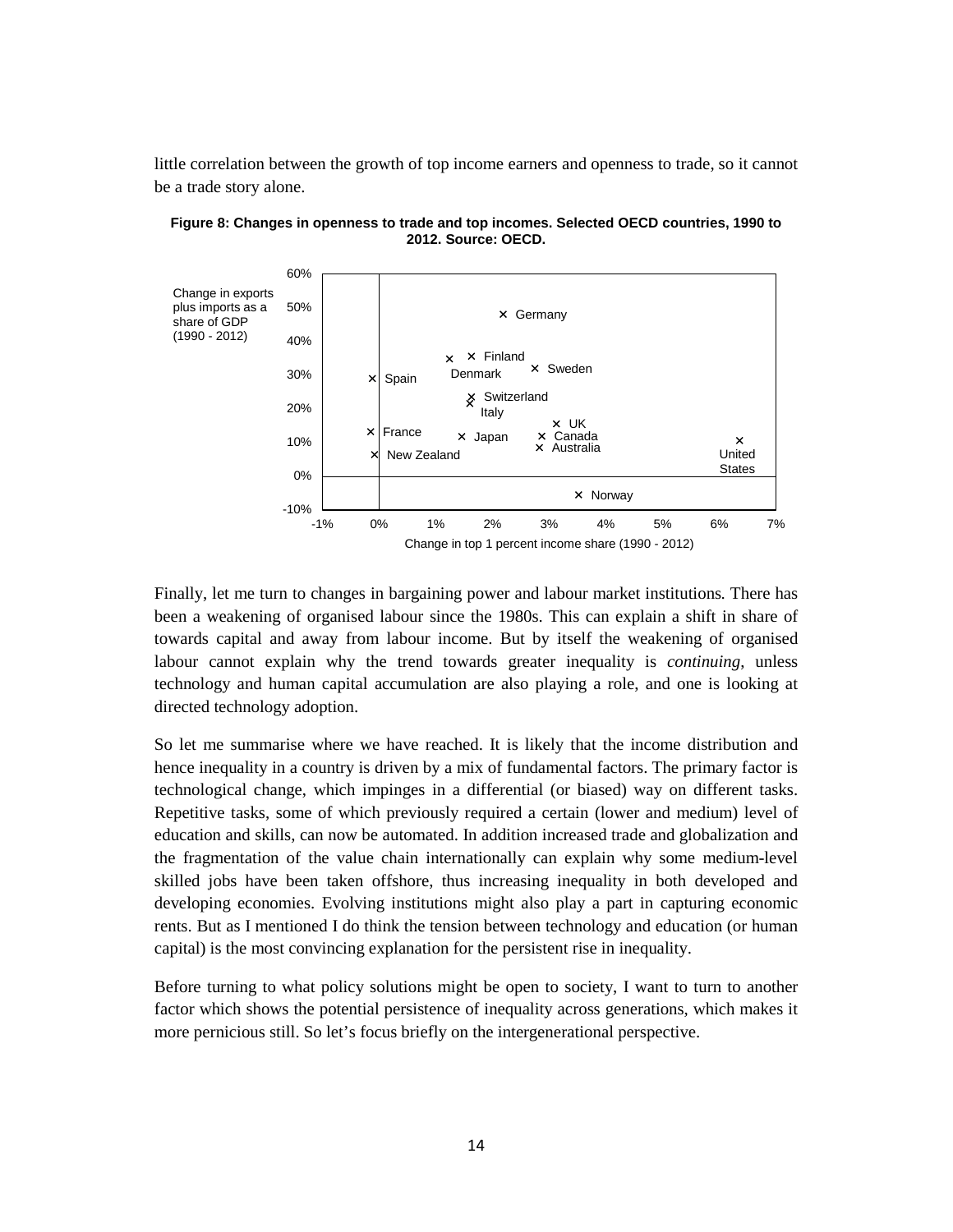Miles Corak (2011) describes a relationship that has since been dubbed the "Great Gatsby Curve". Surveying studies of intergenerational income mobility across countries, Corak presents comparable estimates of income mobility across a selected group of countries. Plotting income mobility against Gini coefficients, Corak finds a positive correlation between income inequality and persistence of incomes across generations. Countries which exhibit greater levels of income inequality are also those with high intergenerational persistence in earnings.

The intergenerational earnings elasticity is a measure of persistence of income across generations. The square of the intergenerational earnings elasticity is equal to the share of the variation in a person's earnings from mean earnings explained by the incomes of their parents. For example, the intergenerational earning elasticity presented for the United Kingdom is 0.5. This means that on average, one quarter of children's earnings variation from the mean can be predicted from their parents' earnings.

While Corak's data ranges across a number of surveys and timeframes, we take 1990 Gini figures as a measure of income inequality within the parents' generation of the studies of mobility:





We see a positive correlation between the share of income captured by the top 1% and that lack of social mobility. Corak suggests that inequality might be transmitted across generations by investment in human capital, in line with models outlined by Gary Becker and others. In essence these models predict that, on average, lower income parents will invest less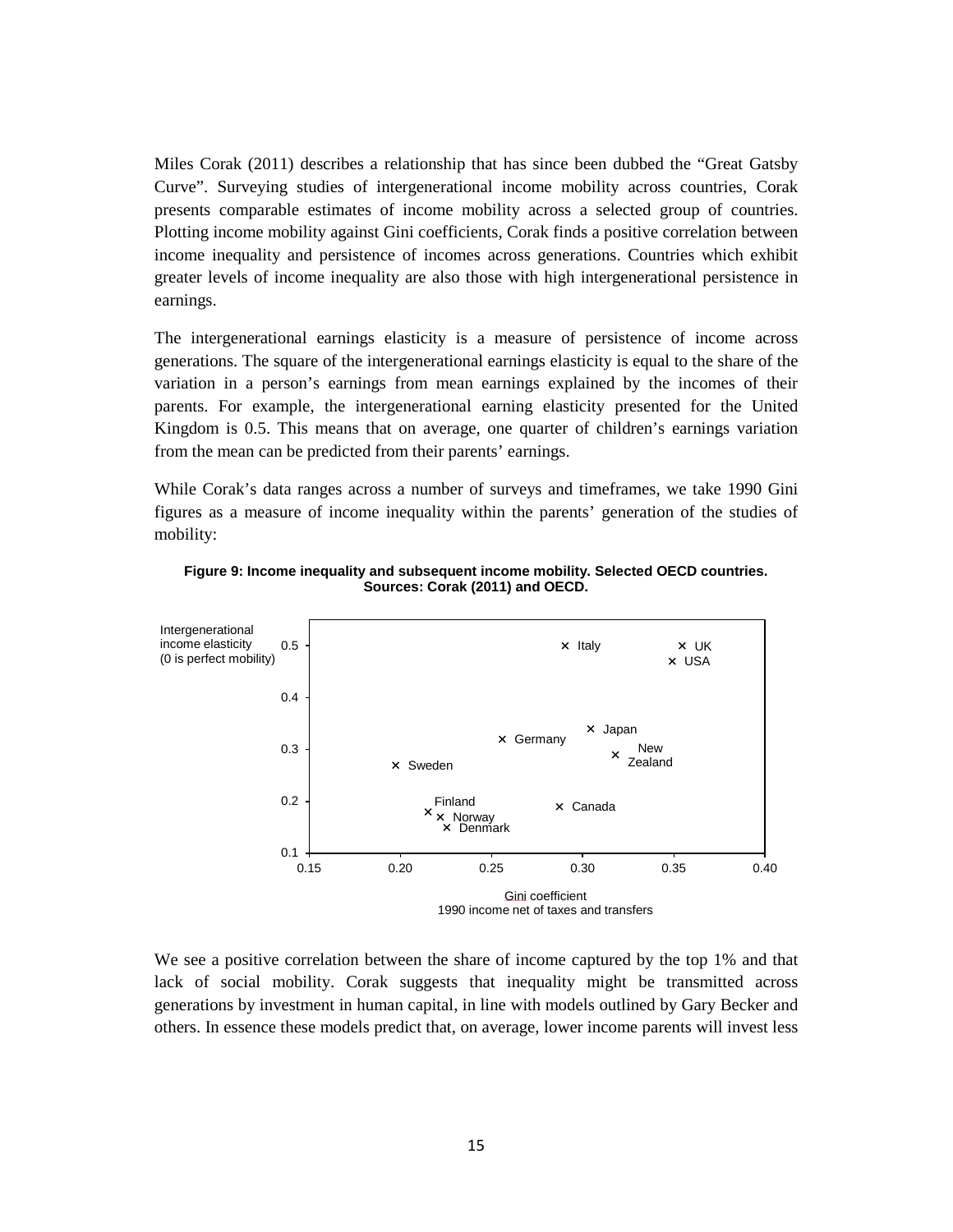in children's human capital. Thus disadvantage fosters disadvantage; and the reverse also applies.

Gregory Clark (2014) and Clark and Cummins (2015) show a similar effect, but uses different methods. Rather than surveying the incomes of parents and children, Clark measures social mobility by following family lines across many generations in a selection of countries. *Surname data* allows Clark to identify families who were over-represented in high status universities and professions at various periods in history, and he finds that these families typically remain over-represented in high status professions to this day. Doctors beget doctors and lawyers beget lawyers - or indeed vice versa. This approach yields estimates for intergenerational earnings elasticities of between 0.75-0.80 in the sample countries. Surprisingly, Clark finds similar persistence of high status occupations such as physicians and lawyers in Sweden as in the United Kingdom and the United States. In addition, Clark finds no evidence that dramatic changes in social policy in the 20th Century have impacted mobility into high status occupations.

And of course the transmission of inequality through the generations through capital is a theme of Piketty's, so it doesn't have to work solely through the human capital channel. But let's be clear: it's not all about the top 1 per cent – intergenerational inequality happens over a broader spectrum of incomes. If one looks at the top 1 per cent income shares in the United States and Canada, alongside the annual turnover rates within the top 1 per cent of earners one sees that in each country, approximately 25-30% of top 1 per cent earners in any given year were outside the top 1 per cent in the previous year. Panel data confirms that there is turnover within the top 1-20% percentile of earnings.

Before turning to policy interventions we should ask ourselves whether inequality matters beyond the moral imperative. Clearly societies will care about the moral imperative in itself, but a number of economists have suggested that there may be deleterious feedback effects, with inequality in turn having a negative feedback effect on growth. Recent work outlining the mechanisms linking inequality to slow growth includes Ostry, Berg and Tsangarides (2014), Stiglitz (2012) and Berg and Ostry (2011).

Let me quickly identify a selection of important channels through which inequality can lead to a reduction in economic growth. First, as already noted, the poor may invest less in human capital accumulation, stifling future growth. Second, inequality causes political and economic instability, which creates uncertainty and reduces investment (Alesina and Perotti, 1996). Third, in democracies inequality may result in aggressive redistribution, which penalizes investment and growth. Fourth, extreme inequality may encourage rent-seeking behaviour by the rich, thus again reducing investment and growth. Finally, if one believes in a Keynesian demand-constrained world, inequality may lead to slow recovery phases following recessions as growing inequality means that a greater share of income is earned by high wealth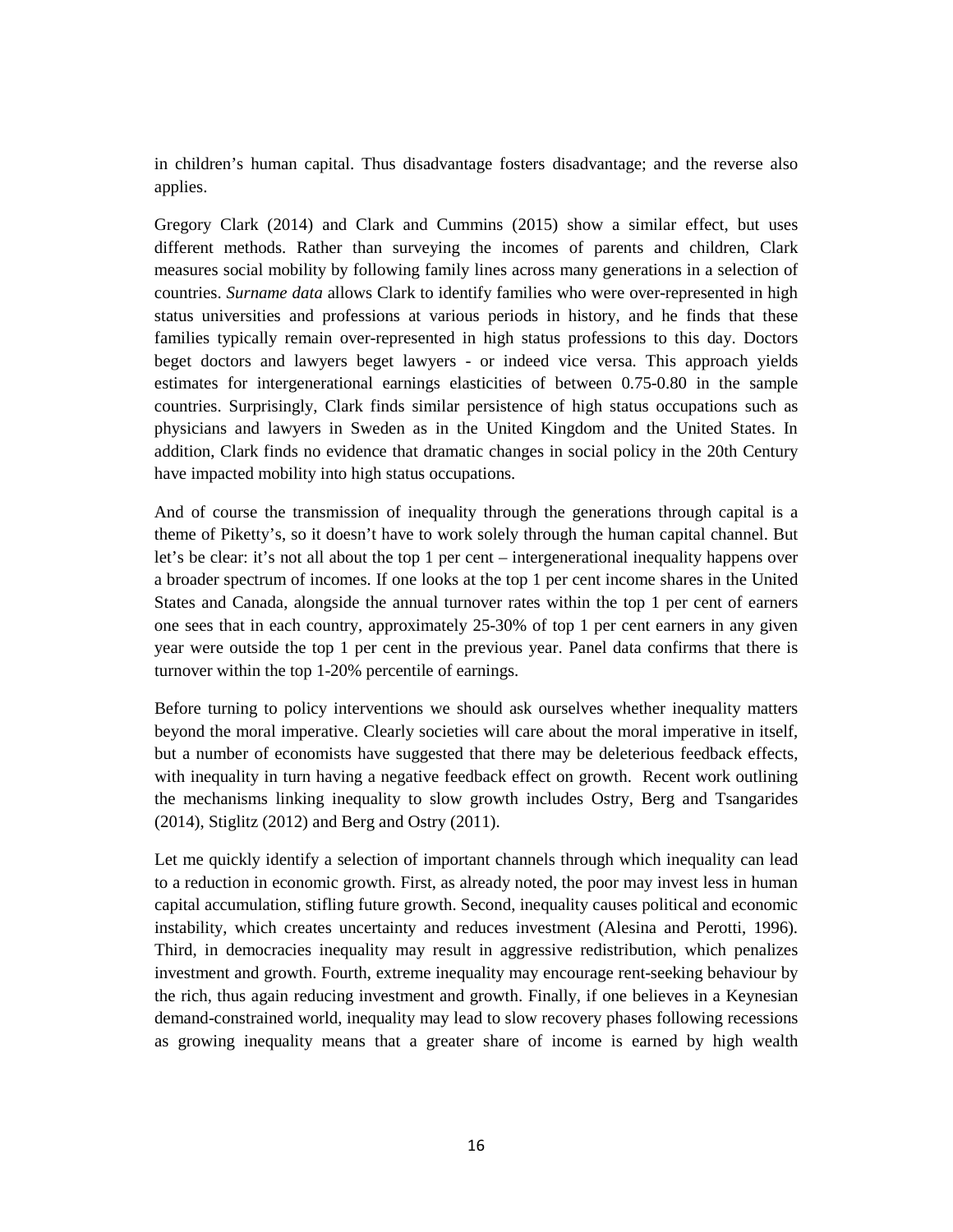individuals who typically save a larger fraction of their income. Saving is good for long-term growth but in the short run can hold back demand.

In an interesting new book, Greenwald and Stiglitz (2014) look at learning models of the economy and growth in the tradition of Kenneth Arrow. I cannot possibly do this work justice in a few sentences but suffice it to say that Greenwald and Stiglitz raise concerns about how the combination of deindustrialisation, reductions in public funding and macroeconomic instability is resulting in a reduction in expenditure on research and development (R&D). What both Greenwald and Stiglitz and Goldin and Katz share is an emphasis on the importance of externalities in learning and innovation, which means that there is a role for government in supporting education and innovation. That being said, Greenwald and Stiglitz differ from Goldin and Katz who tell a more individual specific, human capital story of knowledge creation. Indeed for Greenwald and Stiglitz, much of the knowledge capital of an economy is firm specific. This distinction is important for policies in promoting knowledge creation – should this be at the firm level through support for R&D, or at the individual level through education?

I will now turn to what public policy interventions are open to address the issue of inequality. Clearly more progressive taxation has an effect in ameliorating market income inequality, for example within the Nordic countries, but even there inequality has increased recently. One of the issues is that if the processes driving inequality are inextricably linked to the technological innovation driving growth, then redistribution may only have a temporary effect. The targeting of redistributive transfers also seems particularly important to reducing inequality, relative to taxation rates alone. As Bell and his co-authors show, benefit spending has had a large impact in reducing inequality in Britain (about 12-14% in inequality as measured by market Gini over the period 1994-2011, compared to taxes at just over 4% reduction in market Gini).

And of course high taxation does have potential disincentive effects on labour supply and investment. It also acts on the symptoms as opposed to eliminating the causes of inequality. The integration of benefits and income taxation (e.g. in-work benefits), which addresses the powerful disincentive of work for low incomes, is certainly something to look at. Tax credits certainly seem to have played a role in the UK in reducing market income inequality. More generally the disincentive effects of high marginal tax rates at low incomes where cash benefits can be lost if one earns over a certain level is something which needs to be looked at.

Turning to labour market interventions (e.g. minimum and living wage), again Bell and his co-authors analyse the impact of this, and point out that although clearly these measures can help, to some extent they also help households at higher levels in the income distribution, if those receiving low wages are not the only workers in a household. Instead, investment in public goods (education) – funded through progressive taxation - may have a greater impact in reducing the causes of inequality.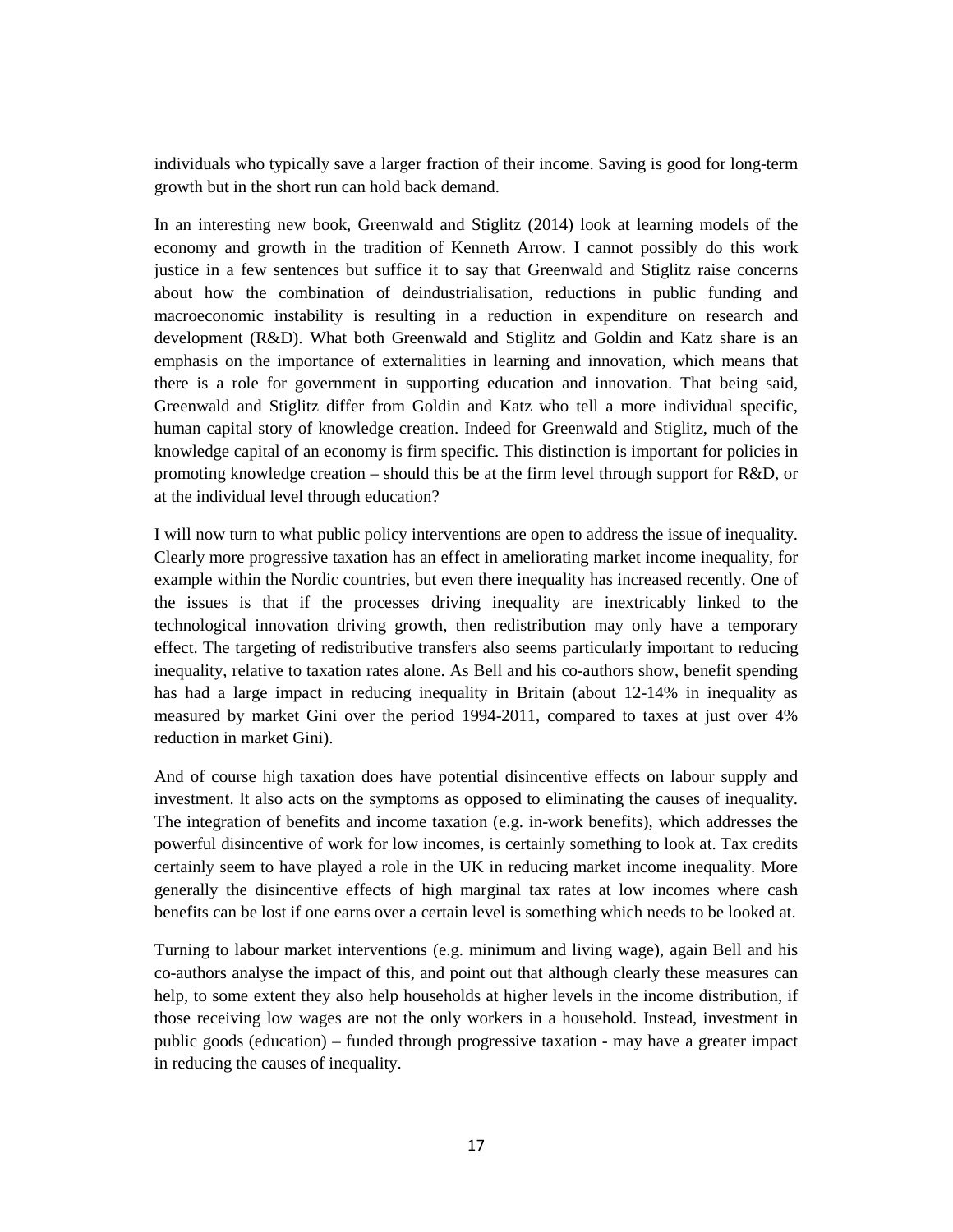More importantly, investments in early childhood health and education investment might increase intergenerational mobility. Anna Aizer (2014)'s study is interesting because it sheds light on how different types of public spending may help to reduce intergenerational inequality. Aizer focuses on spending on childhood education and health and finds that spending on these categories of public goods tends to reduce inequality in educational outcomes as measured by PISA (Program for International Student Assessment) scores. In contrast, greater public spend on older generations can exacerbate the transmission of inequality across generations. In other words intergenerational transmission of inequality, as witnessed in the 'Great Gatsby' curves can be reduced by focusing spending on public good that benefit children (e.g. childcare, health early years education).

This then leads into the debate on whether we care more, or as much, as a society about inequality at all points in time or about the intergenerational transmission of inequality. Other measures that could alleviate the latter include focusing on reforms to inheritance taxation. Interestingly some countries with very high degrees of inequality (for example Italy) have very generous inheritance tax regimes. In the UK, if your estate is over the £325,000 threshold you can reduce your inheritance tax by giving to charity. If you leave 10 per cent of your estate to charity the tax due may be paid at a reduced rate of 36 per cent instead of 40 per cent. One could make the policy more progressive still for very large estates, thus reducing the Great Gatsby effect even more.

Turning finally to the role of social capital, this would merit a lecture in itself. We know for instance from the work of Putnam (1993) on Italy that there is a strong correlation between civic engagement and government quality. Helliwell and Putnam (1995) show in turn that this social capital led to greater growth in those regions that had strong associational activity which created social capital. In addition, in their study across countries Stephen Knack and Philip Keefer (1997) find that 'social capital' as measured by associational activities, interpersonal trust and co-operative norms encouraged growth. Social capital and social cohesion and trust seems to be a determinant of growth. It is not entirely surprising that this should be so. Where trust breaks down, rent-seeking activity becomes more prevalent which disrupts the efficient working of a market economy.

Let me draw to a conclusion. Economists are often blamed for confusing matters with models and ideas that pull in different directions and do not provide a firm conclusion. I hope that I haven't done that. Instead I hope that what I have provided you with is a balanced message that dealing with inequality requires a bit of thinking: that its immediate causes (for example low pay) may not be its fundamental causes (which may include technological change, education and health, particularly in the early years); and also that inequality across generations matters as much as the distribution of income at a given period in time; that sound institutions which do not drive inequality matter as well as good policies, which then reinforce those institutions as opposed to rent-seeking behaviour; and finally that there are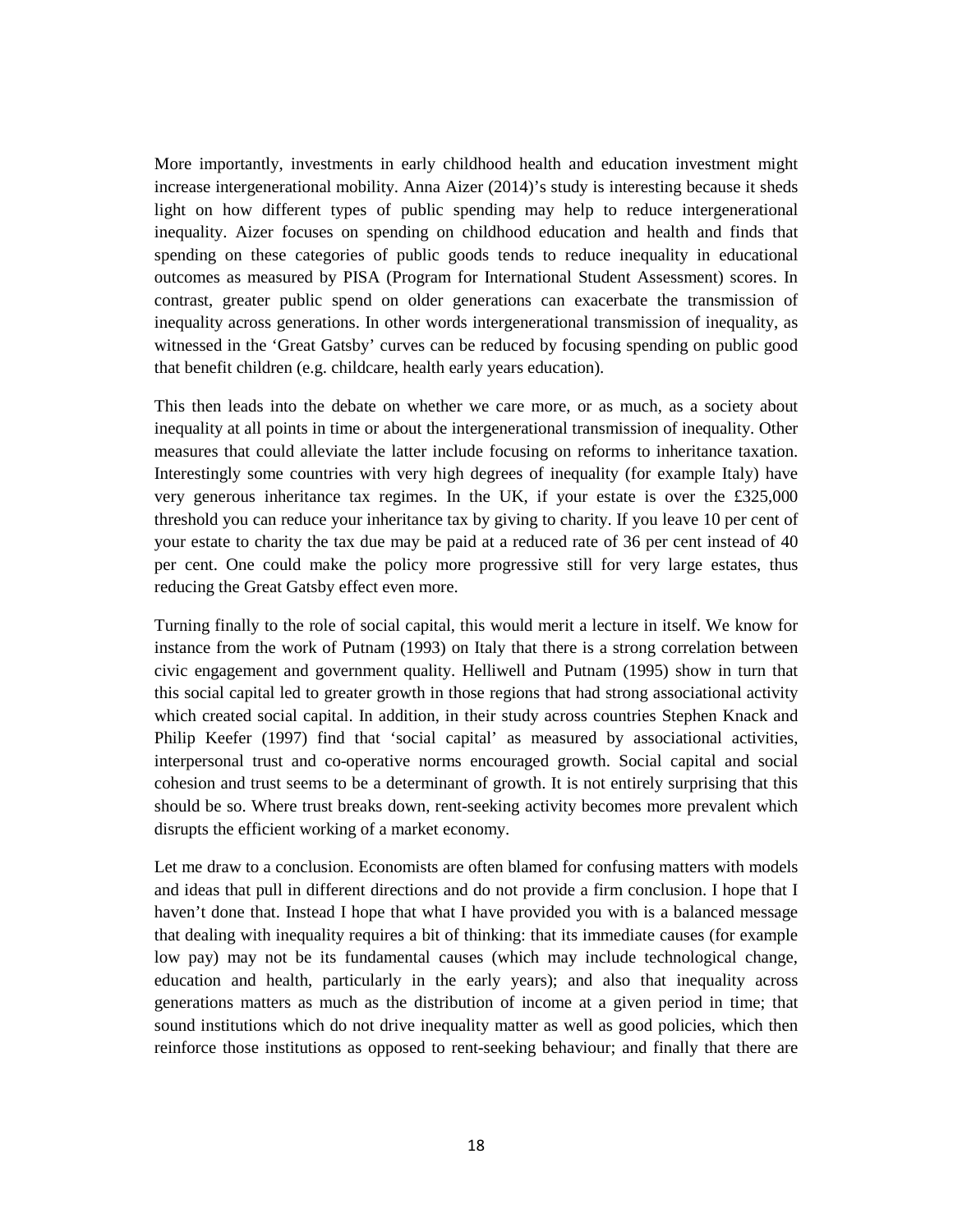inextricable linkages between those forces which drive inequality and those forces which drive growth, which matters if we do believe in the importance of economic progress (and let's face it, distributional concerns become even more difficult to address in the absence of economic growth).

So let me leave you with the following thought.

If we care about inequality should we not explicitly test each public policy measure against this dimension? If we think that social justice is part of our performance framework, then it would make sense to look at the range of public spending and ask explicitly, and analytically whether each measure is regressive or progressive, to apply an inequality test to public policy measures as part of that national framework. Some countries, like New Zealand, have begun to explore this possibility. And as I have argued, some of the results may surprise us – even if we might instinctively wish to believe that every penny spent on benefits and on public goods is progressive.

This is of course very difficult political terrain, and it's not for economists but for society and their elected representatives to make those judgements. But to enable them to make those judgements we need a strong evidence base. Given demographic and current cyclical fiscal pressures, if as a society we care deeply about growing inequality as well as economic growth then I would argue that this approach makes sense. Indeed, having an evidence base may also help to build social consensus around difficult fiscal choices.

But the lesson from the economic models discussed in this lecture are that we should focus not only on the impact on the income distribution of fiscal choices *now* but on the *long-run* inequality and growth effects – its impact on the growth process itself, but also on institutions which govern that process – thus *reducing future inequality by increasing social mobility*.

Across the world many policymakers are rightly concerned about the issue of inequality. But, if we are serious about economic inequality then we need to design our economic and political institutions and policies with fairness at their heart. Not only to level the playing field for the current generation, but even more importantly to do so for future generations.

## Bibliography

- Acemoglu, David and David Autor, "What Does Human Capital Do? A Review of Goldin and Katz's The Race between Education and Technology" *Journal of Economic Literature* 2012, 50:2, 426–463
- Acemoglu, Daron and James Robinson, "The Rise and Decline of General Laws of Capitalism". Working Paper, December 2014.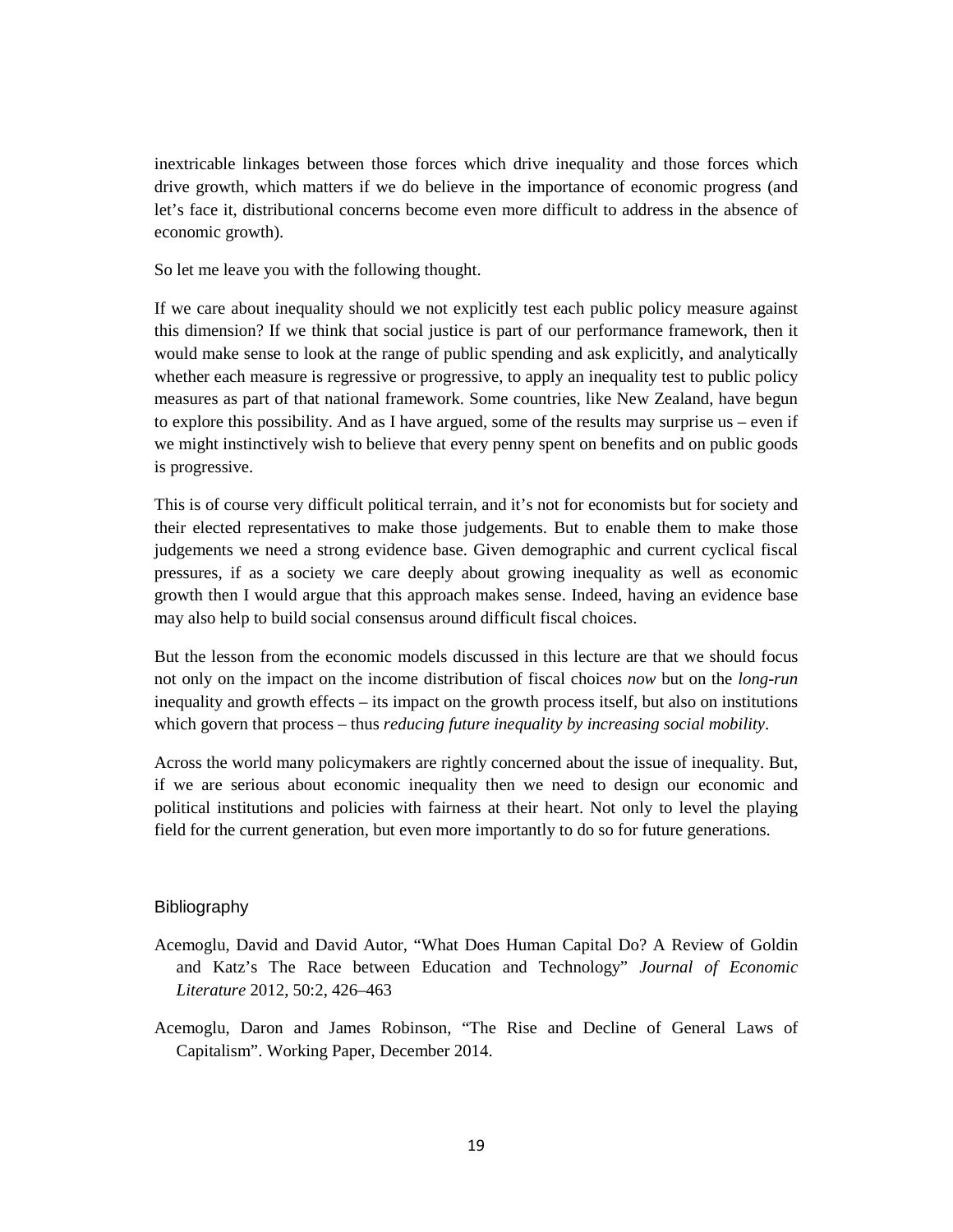- Aizer, Anna, "Rising Inequality and Intergenerational Mobility: The Role of Public Investments in Human Capital," *CESifo Economic Studies*, Oxford University Press, vol 60(2), pages 280-311, 2014.
- Bell, David, David Eiser and Michael McGoldrick. "Inequality in Scotland: New Perspectives". David Hume Institute Research Paper, October 2014.
- Clark, Gregory. *The Son Also Rises: Surnames and the History of Social Mobility*, Princeton: Princeton University Press, 2014.
- Clark, Gregory and Neil Cummins. "Intergenerational Wealth Mobility in England, 1858- 2012: Surnames and Social Mobility", *Economic Journal*, vol.125, pp.61-87
- Corak, Miles. "Income Inequality, Equality of Opportunity, and Intergenerational Mobility," *Journal of Economic Perspectives*, American Economic Association, vol. 27(3), pages 79- 102, Summer, 2013.
- Goldin, Claudia Dale and Lawrence F. Katz. *The Race Between Education and Technology*. Cambridge, Mass.: Belknap Press of Harvard University Press, 2008, ISBN 978-0-674- 02867-8.
- Helliwell, John F. and Robert D. Putnam. "Economic Growth and Social Capital in Italy," *Eastern Economic Journal*, Eastern Economic Association, vol. 21(3), pages 295-307, Summer, 1995.
- Knack, Stephen and Philip Keefer, "Does Social Capital Have an Economic Payoff? A Cross-Country Investigation," *The Quarterly Journal of Economics*, MIT Press, vol. 112(4), pages 1251-88, November, 1997.
- Kremer, Michael and Eric Maskin, "Globalization and Inequality". Working Paper, 2003.
- Ostry, Jonathan David, Andrew Berg and Charalambos G. Tsangarides, "Redistribution, Inequality, and Growth," IMF Staff Discussion Notes 14/02, International Monetary Fund, 2014.
- Ostry, Jonathan David and Andrew Berg, "Inequality and Unsustainable Growth; Two Sides of the Same Coin?," IMF Staff Discussion Notes 11/08, International Monetary Fund, 2011.
- Piketty, Thomas. *Capital in the Twenty-first Century*. Cambridge: Harvard University Press, 2014.
- Putnam, Robert D., *Making Democracy Work: Civic Traditions in Modern Italy*. Princeton: Princeton University Press, 1993.